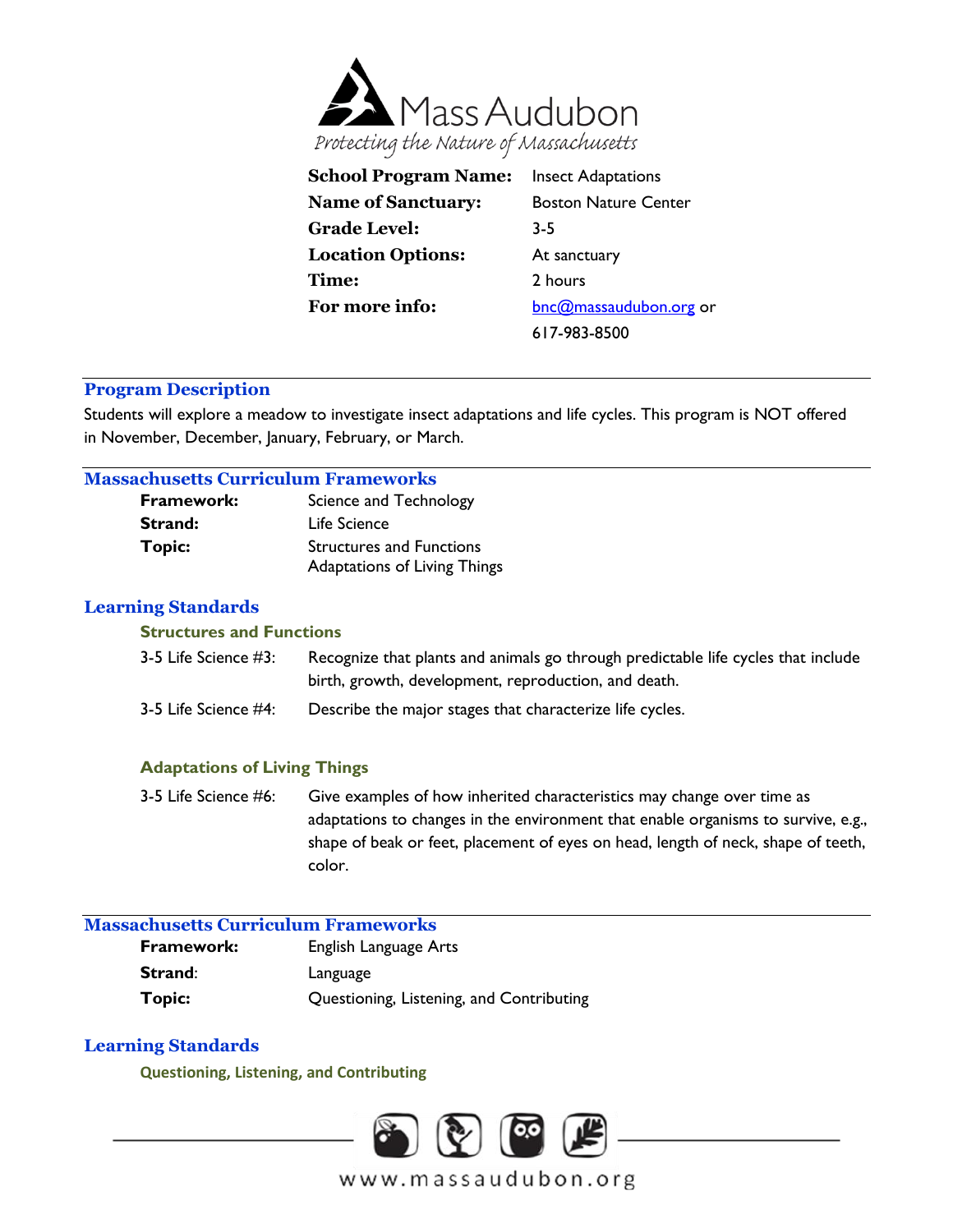

| PreK-12 Language #2: Students will pose questions, listen to the ideas of others, and contribute their |
|--------------------------------------------------------------------------------------------------------|
| own information or ideas in group discussions or interviews in order to acquire                        |
| new knowledge.                                                                                         |

| <b>Massachusetts Curriculum Frameworks</b>  |                       |  |
|---------------------------------------------|-----------------------|--|
| Framework:                                  | English Language Arts |  |
| Strand:                                     | Composition           |  |
| <b>Topic:</b>                               | Writing               |  |
| <b>Learning Standards</b><br><b>Writing</b> |                       |  |

PreK-12 Composition #19: Students will write with a clear focus, coherent organization, and sufficient detail.

# **Massachusetts Curriculum Standards**

| Framework: | Arts                                                |
|------------|-----------------------------------------------------|
| Strand:    | Visual Arts                                         |
| Topic:     | Observation, Abstraction, Invention, and Expression |

## **Learning Standards**

#### **Observation, Abstraction, Invention, and Expression**

PreK-12 Visual Arts #3: Students will demonstrate their powers of observation, abstraction, invention, and expression in a variety of media, materials, and techniques.

# **Lesson Objectives**

What will students know and be able to do? These objectives must be observable and measurable. Students will know and be able to:

- Give examples of insect adaptations.  $\bullet$
- Describe the major stages of an insect's life cycle.  $\bullet$

### **Vocabulary**

adaptation

life cycle

meadow

characteristic

habitat

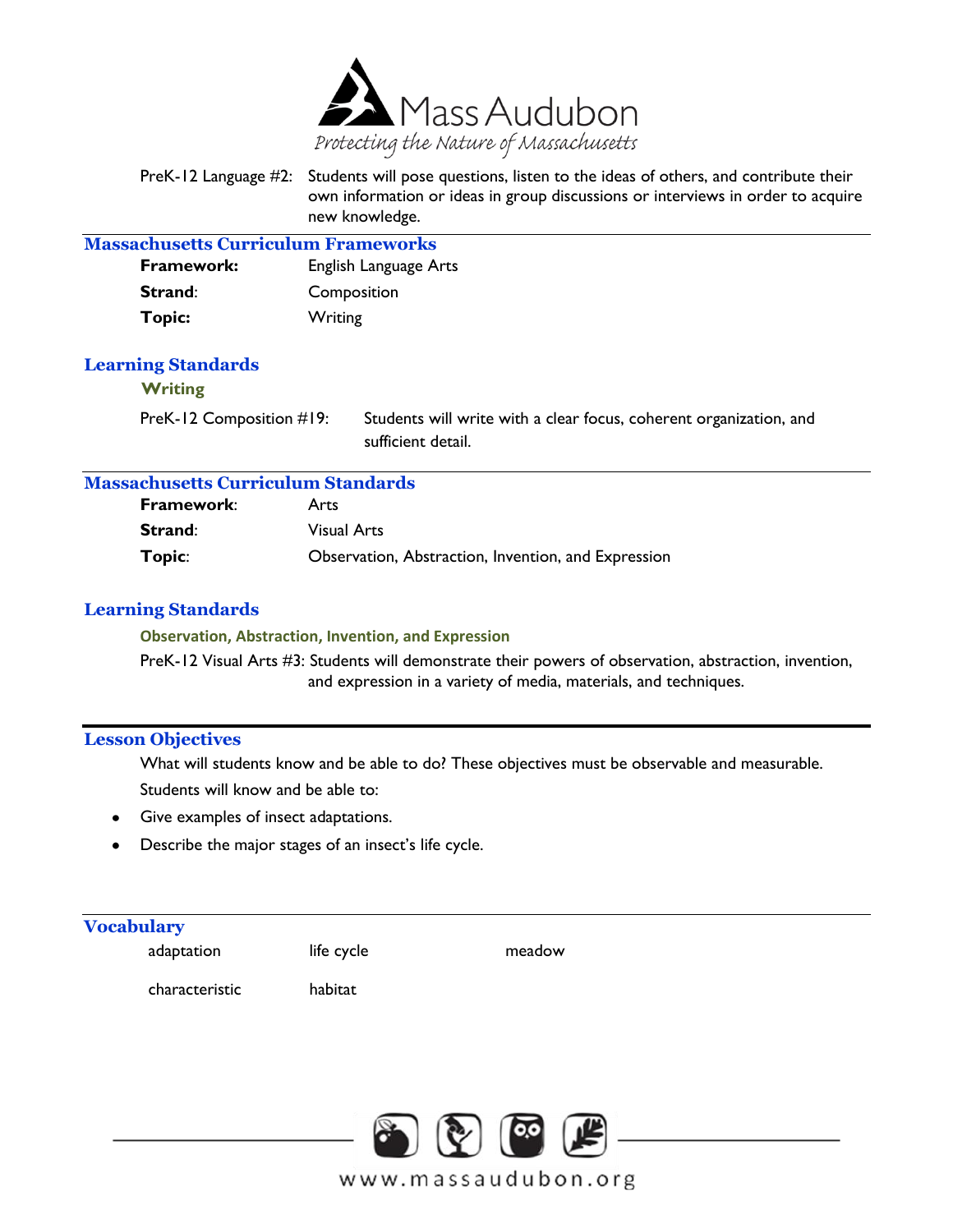

# **Assessments**

How will the Mass Audubon Educator know that the students have met the standards?

- Mass Audubon Educator will observe students exploring, observing, and identifying meadow organisms.  $\bullet$
- Students will participate in answering Mass Audubon Educator-prompted questions about meadow  $\bullet$ animal life cycles and adaptations.
- Students will draw pictures of a meadow animal, showing how that organism is adapted to the meadow  $\bullet$ habitat.

### **Summarizer**

How will the Mass Audubon Educator close the lesson to see if students met the objectives?

 $\bullet$ Students will share their writing about a meadow insect and its adaptations.